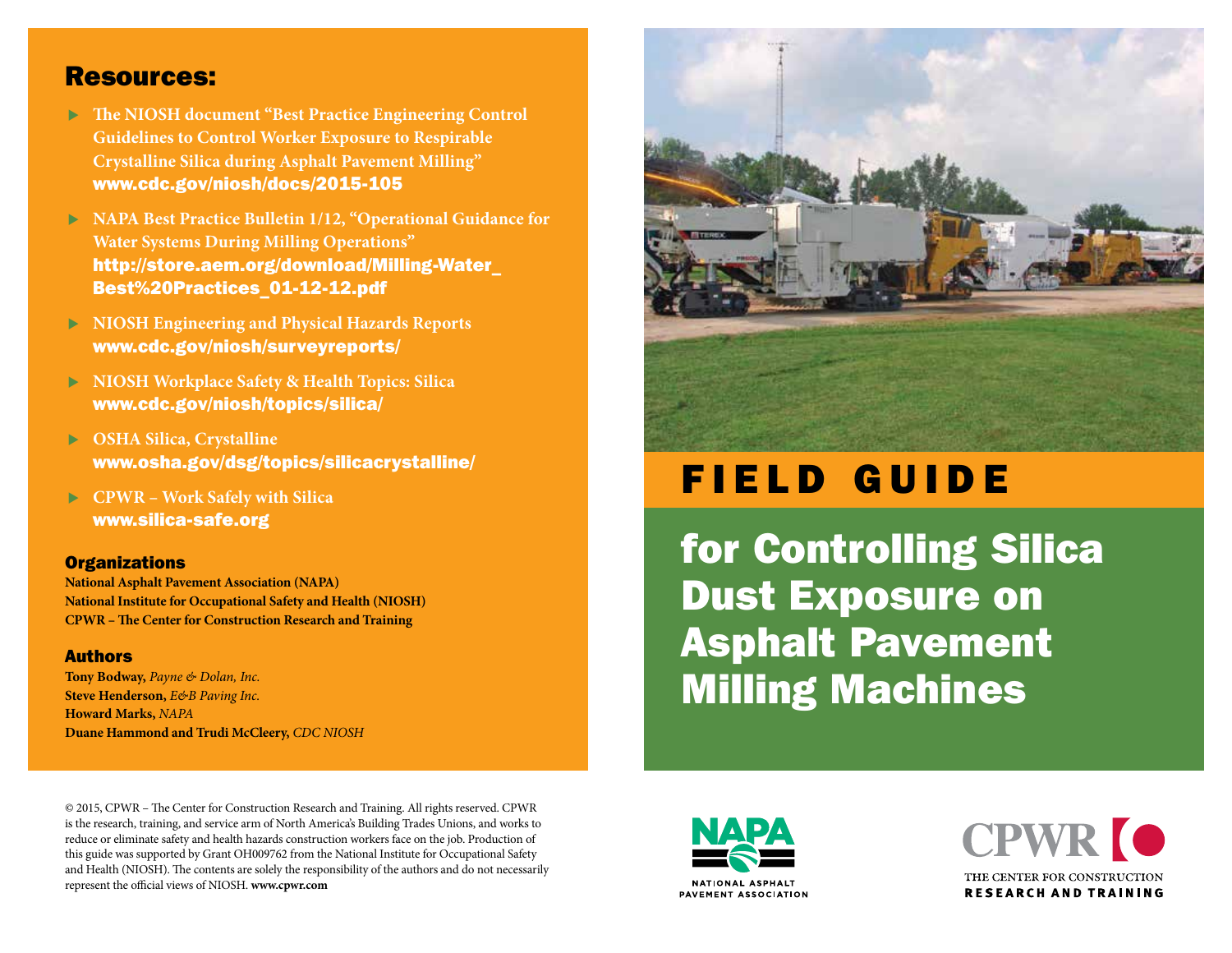## The Facts About Silica

According to the National Institute for Occupational Safety and Health (NIOSH),

- $\blacktriangleright$  inhaling respirable crystalline silica can **cause silicosis**, a debilitating and potentially fatal lung disease. Silica exposure has also been associated with lung cancer, chronic obstructive pulmonary disease (COPD), and renal disease
- at least 1.7 million American workers in a variety of industries and occupations, including construction, are exposed to respirable crystalline silica and many workers' exposures exceed current occupational exposure limits
- **0.05 mg/m<sup>3</sup>** is NIOSH's respirable crystalline silica Recommended Exposure Limit (REL) to reduce the risk of developing silicosis, lung cancer, and other adverse health effects
- silica dust controls such as ventilation controls used in combination with water-spray controls on asphalt pavement milling machines **can** consistently reduce exposures below the NIOSH REL and the proposed Occupational Safety and Health Administration (OSHA) Permissible Exposure Limit (PEL)

### Silica/Asphalt Milling Machine Partnership

These guidelines and the dust controls that are now available on half-lane and larger asphalt pavement milling machines are the result of a successful ten-year collaborative effort by industry, management, labor, and government through the Silica/Asphalt Milling Machine Partnership. The Partnership was established in 2003 to find a way to control workers' exposure to respirable crystalline silica during asphalt pavement milling in highway construction. Members of the Partnership include the National Asphalt Pavement Association, numerous paving contractors, all U.S. and foreign manufacturers of milling machines sold in the U.S., the Association of Equipment Manufacturers, the International Union of Operating Engineers, the Laborers' International Union of North America, the Occupational Safety and Health Administration, the Federal Highway Administration, and the Centers for Disease Control and Prevention National Institute for Occupational Safety and Health.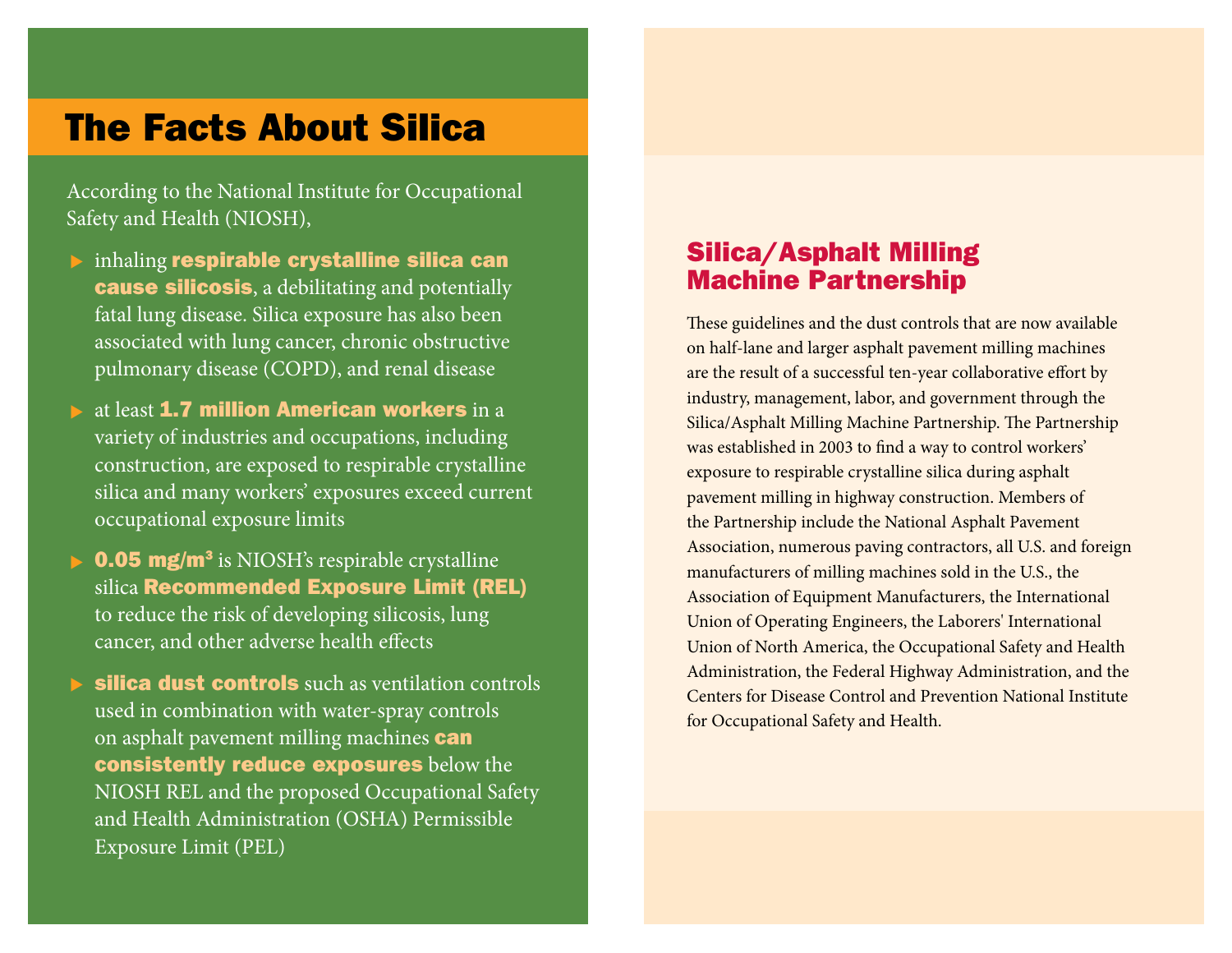#### What You Can Do to Reduce Silica Dust Exposure

Recognize the hazard. Milling, cutting, or otherwise disturbing asphalt pavement can create airborne dust containing silica. Pay attention to wind direction and any visible dust emissions.

Use ventilation and water-spray controls on asphalt pavement milling machines. Water-spray plus ventilation controls are collectively considered to be the best practice approach to asphalt pavement milling dust control. Ventilation controls used in combination with water-spray controls can consistently reduce exposures below the NIOSH REL. Typical ventilation controls designed to reduce silica exposures on asphalt pavement milling machines include a collection hood, fan, and ductwork as shown in Figure 1. Milling machines should also be designed to allow the operator to temporarily turn the ventilation control off when milling into the wind. If the ventilation control can be shut off, however, then a feature should be in place to automatically turn the ventilation control back on when it has been off for longer than 60 minutes. Water-spray controls should always remain ON regardless of wind direction.

#### Always use water-spray controls on asphalt pavement milling machines that do not have ventilation controls.

When ventilation controls are unavailable, water-spray systems that are properly designed, operated, and maintained can provide a significant reduction in the milling machine's dust generation.

For more information on the design of controls and the methods used to test them, refer to the NIOSH document "Best Practice Engineering Control Guidelines to Control Worker Exposure to Respirable Crystalline Silica during Asphalt Pavement Milling."



Figure 1: Asphalt pavement milling machine with silica dust controls *(Illustration by NIOSH)*

## Maintain your dust control systems and follow these tips:

- ▶ Locate the machine operator's manual that contains a maintenance schedule for the water-spray or ventilation controls. Each operator's manual should include detailed sketches, performance criteria, and troubleshooting instructions for equipment owners to use in their periodic inspection of the controls.
- Inspect and maintain the systems according to the manufacturer's recommendations and record the dates of periodic inspections in the operator's manual.
- $\triangleright$  Check the air-flow indicator to verify that the ventilation control is operating within the designed operating range. The manufacturer should attach a plate to the milling machine showing a simple diagram of the ventilation control and a list of field-maintenance procedures.
- **Implement a water-spray and ventilation control system daily** checklist to verify that the dust controls are being operated according to the manufacturer's instructions. An example of a daily checklist is shown below.